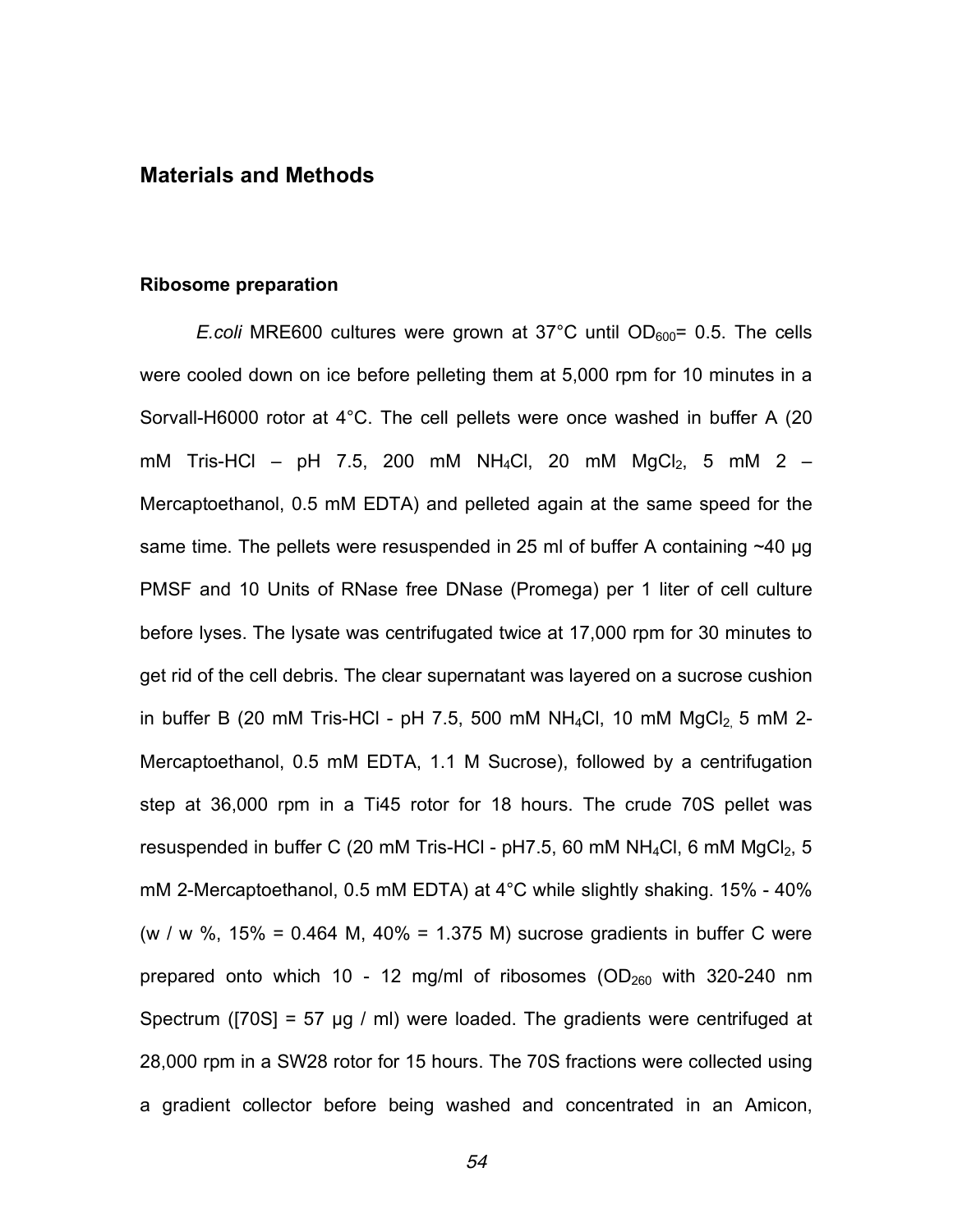Millipore, (pressure concentration) with buffer C using a Ultrafiltration membrane (Millipore, MWL: 30,000 Dalton, Dia: 44.5 mm, cellulose). Ribosomes for crystallization trials were stored at 4°C whereas the ones for biochemical assays were frozen at -80°C.

### **Protein Y purification**

The gene yfiA encoding Protein Y was cloned into the pET15b vector using the XhoI and NdeI sites, resulting in a His-tag at the C-terminus. The plasmid was transformed into BI21-pLysS cells. Cells were grown to  $OD<sub>600</sub>= 0.8$ before they were induced with 0.4 mM IPTG (final concentration) for 2 more hours. Cells were pelleted at 5,000 rpm for 10 minutes in a Sorvall-H6000 rotor at 4°C before lysis in lysis-buffer (20 mM Tris-HCl - pH 7.5, 500 mM NH4Cl, 5 mM Imidazol) containing 40 µg of PMSF per 1 liter of cell culture. The lysate was centrifuged for 30 minutes at 30,000 rpm in a Ti45 rotor in order to remove the cell debris. A Nickel - chelate column was equilibrated in lysis - buffer before the addition of the supernatant. The column was washed with 5 - 6 column volumes using wash-buffer-I (20 mM Tris-HCl - pH 7.5, 500 mM NH4Cl,10 mM Imidazol), followed by 5 - 6 steps of washing with wash-buffer-II (wash buffer I + 1M NaCl). The elution of the Protein was performed using 5 - 6 volumes of elution buffer (20 mM Tris-HCl, pH 7.5, 500 mM NH4Cl, 300 mM Imidazol). Protein Y was dialysed into its storage buffer (20 mM Tris-HCl - pH 7.5, 60 mM NH<sub>4</sub>Cl, 6 mM MgCl<sub>2</sub>, 5 mM 2 - Mercaptoethanol, 0.1 mM EDTA, 15% glycerol) over night at 4°C, and stored at 4°C for crystallization trials and at -80°C for biochemical experiments.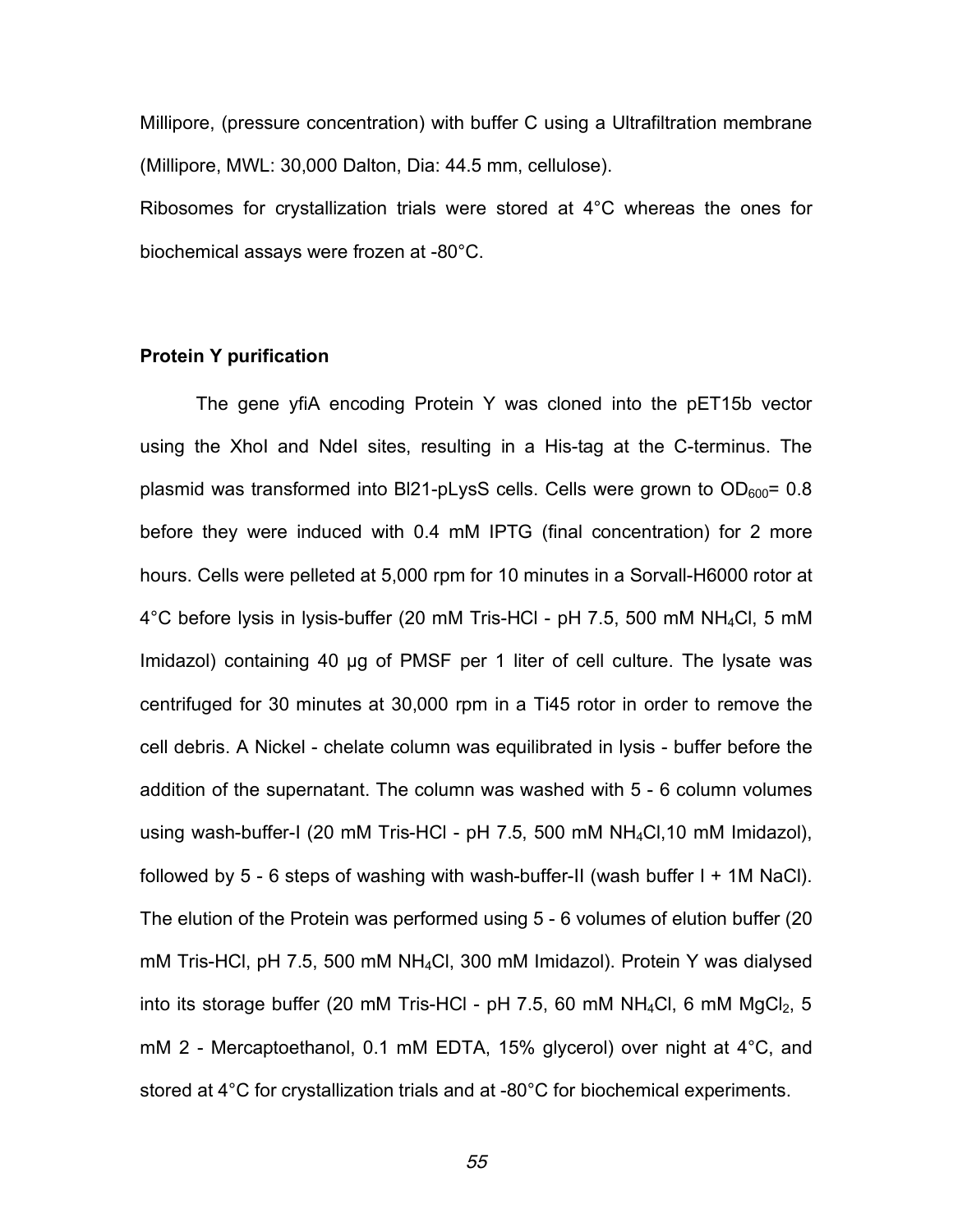#### **Initiation factor purification**

The plasmids of the His-tagged Initiation Factor -1, -2, and -3 were a kind gift from Dr. Daniel N Wilson from Dr. K.H. Nierhaus' laboratory. Their genes were all cloned into pET14b plasmids.

The proteins were purified following the purification protocol for Protein Y with the following changes. Cells were induced at  $OD<sub>600</sub> = 0.6$  with 1mM IPTG (final concentration) for 4 hours. The following buffer systems were used: lysis-buffer (50 mM Tris-HCl – pH 8.0, 100 mM NaCl, 1 mM EDTA, 10 mM 2- Mercaptoethanol), wash-buffer-I (10mM Tris-HCl – pH 8.0, 5mM 2- Mercaptoethanol, 5% glycerol), wash-buffer-II (10 mM Tris-HCl – pH 8.0, 5 mM 2-Mercaptoethanol, 5% glycerol, 1 M NaCl), elution buffer (10 mM Tris-HCl – pH 8.0, 5 mM 2-Mercaptoethanol, 5% glycerol, 200 mM NaCl, 250 mM imidazol), storage buffer (20 mM Tris-HCl – pH 8.0, 1 mM DTT, 10% glycerol, 0.2 mM EDTA). The proteins were stored at -80°C.

## **tRNA purifications**

# a) tRNA<sup>Phe</sup>

tRNAPhe was purified by T7-transcription using a plasmid (courtesy of K.H.Nierhaus) bearing a T7 promotor region upstream of the gene and a FOK I restriction site downstream. After amplification of the plasmid by using a Qiagen mega-prep kit, a restriction digest of the plasmid using 0.2 ml of FOKI (per 1 mg of plasmid at 37°C for 2-3 hours followed. The enzyme was removed by Phenol / Chloroform Extraction and the linear DNA Ethanol precipitated at -80°C for 1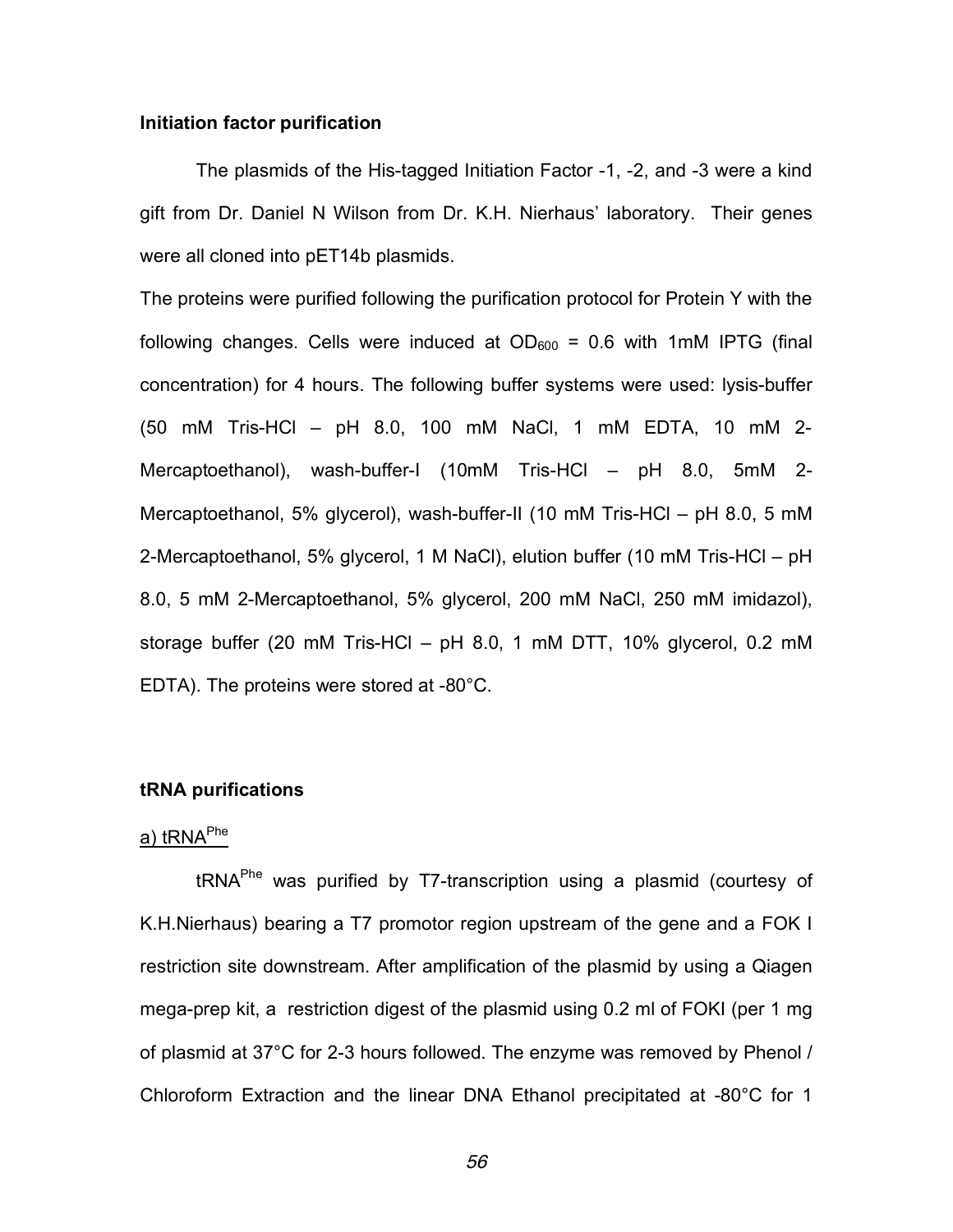hour. The T7 transcription was performed in the reaction-buffer containing 30 mM Tris-HCl - pH8.1, 1 mM DTT, 0.1 % Triton X - 100, 2 mM Spermidine using 0.09 mg of T7 polymerase (kind gift of Kai-Hong in Dr. Jennifer Doudna's laboratory) per 0.3 mg of DNA for 5 hours at 37°C. The reaction was incubated with RNAse free DNAse (Promega, 1U per 1 µg of plasmid DNA) for 30 minutes on ice before gel purification on a denaturing 8M UREA gel. The yield was 2 mg of tRNA<sup>Phe</sup> out of 2 mg DNA.

## b) bulk tRNA enriched in tRNA<sup>fMet</sup>

The pUC13-plasmid encoding tRNA<sup>fMet</sup> was a kind gift from UL RajBhandary. The tRNA was prepared in the following way:

Cells were grown for 5 hours in 2 x YT medium containing 200 µg / ml ampicillin before pelleting them for 15 minutes at 5000 rpm in a Sorvall-H6000 rotor at 4°C. The cell pellet was resuspended in cold (4°C) buffer containing 10 mM Tris – HCl - pH7.5 and 10 mM EDTA. 1/3 volume of phenol (pH 7.5) were added. The nucleic acid was extracted by mixing the contents on a shaker for 15 minutes at room temperature. The mixture was centrifuged for 15 minutes at 7,000 rpm at room temperature in a Sorval GSA rotor in order to separate the phases.

1/10 volume of 3 M sodium acetate (pH 5.4) together with 2.5 volumes of Ethanol were added to the aqueous (upper) phase. The nucleic acid was precipitated at - 20°C over night and spun down at 7,000 rpm for 15 minutes at 4°C in a Sorval GSA rotor. The pellet was washed with 70 % ice-cold Ethanol before resuspending it in buffer I (100 mM Tris-HCl - pH7.5, 100 mM LiCl, 1 mM EDTA).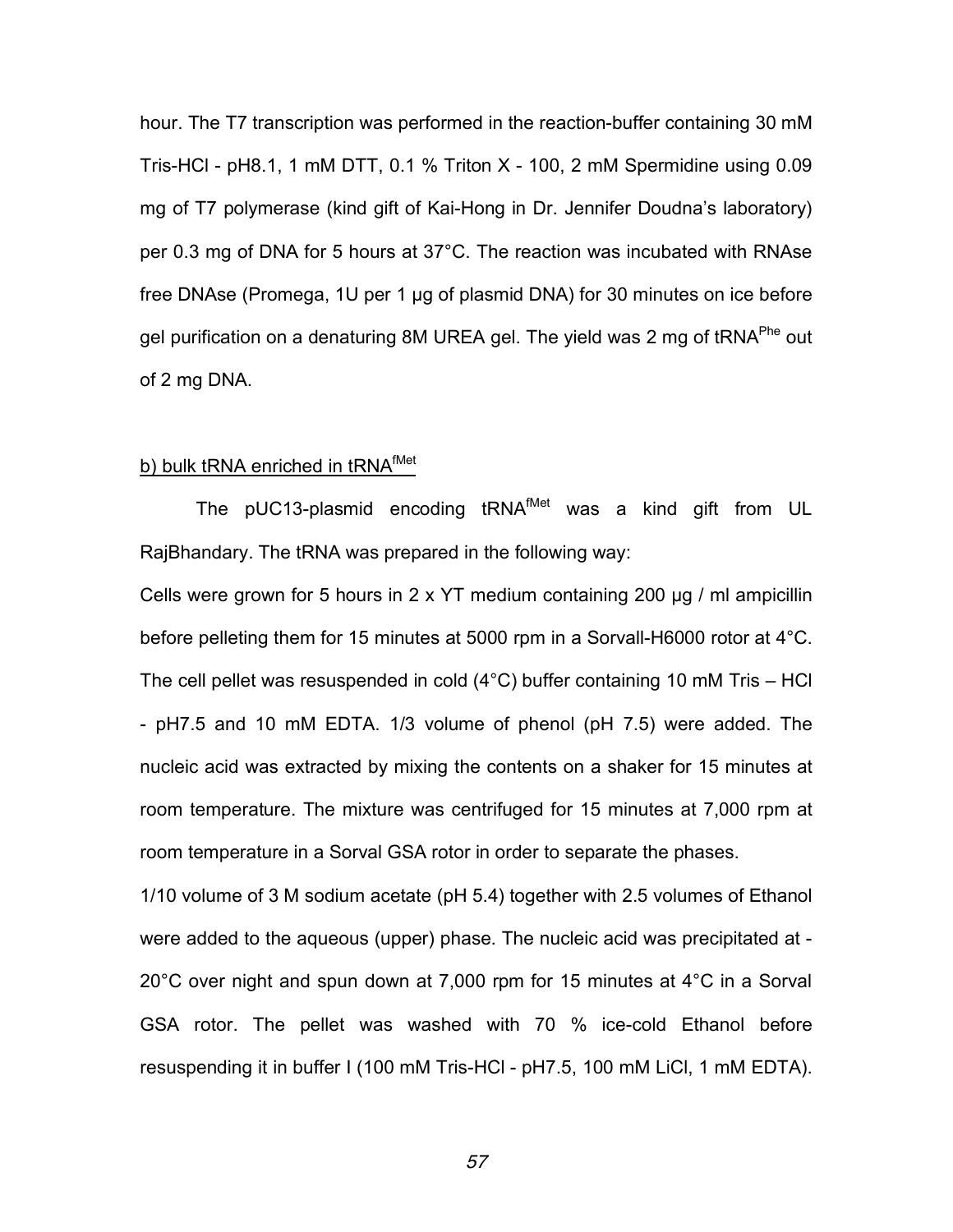The nucleic acid solution was loaded on 10ml of DEAE cellulose (Whatman DE - 52, pre-swollen anion exchanger) that was pre-equilibrated in buffer I. All operations were done in a sterile 50ml filter-tube (Scienceproducts.corning.com, 0.22 µm Cellulose acetate) under vacuum at room temperature. After loading the nucleic acid solution vacuum was applied carefully so that the "column" would not dry out. The "column" was washed 5 times with 10 ml of buffer I before eluting the tRNA with buffer II (100 mM Tris-HCl - pH7.5, 1 M LiCl, 1 mM EDTA) in three 10ml fractions. Vacuum was applied after each single washing and elution step. Each fraction was run on a 1% agarose gel for 45 minutes at 100V in order to figure out which fractions contained bulk tRNA. The fractions were combined and added to 2.5 volumes of Ethanol and 1/10 volume of 3 M sodium acetate (pH 5.4) before incubating the mixture at -20°C over night.

The tRNA was recovered by centrifugation at 7,000 rpm for 30 minutes in a Sorvall-H6000 rotor at 4°C.The pellet was washed with 70 % EtOH before resuspending it in 10 mM Tris – HCl - pH8.0 and 1 mM EDTA. The yield is about 500 A<sub>260</sub> of bulk tRNA of which 20% contain initiator tRNA tRNA2<sup>fMet</sup> (Mandal and RajBhandary 1992).

#### **5' end labeling of RNA (mRNA, tRNA)**

12000 pmol of RNA in a total volume of 50  $\mu$ l ddH<sub>2</sub>O were incubated for 5 minutes at 75°C before the addition of 40 µl CIP (calf intestinal alkaline phosphatase (CIP), New England Biolabs, 1 U / µl) and 10 µl of 10 x CIP buffer that will remove the 5' phosphate group of the RNA during an incubation at 50°C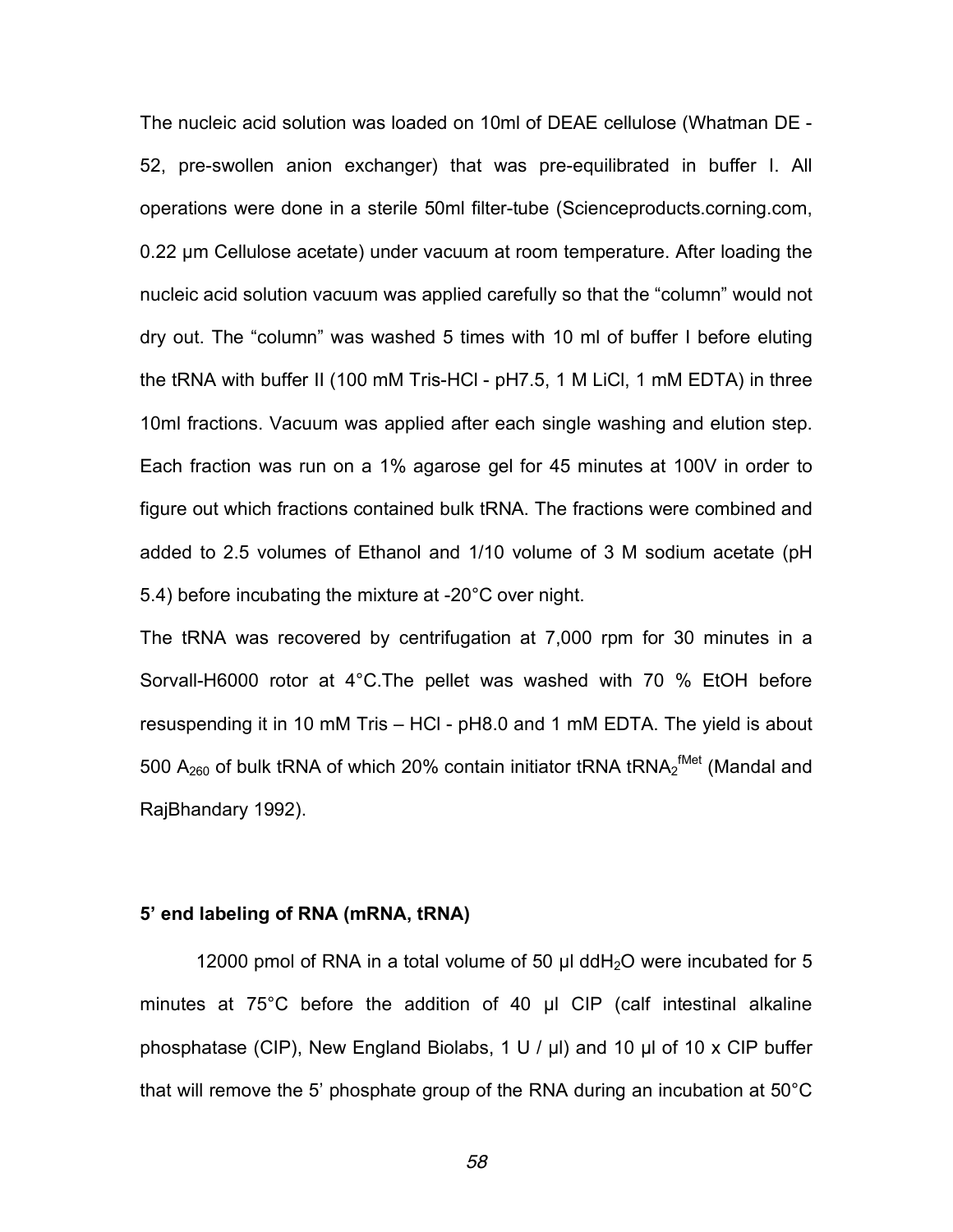for 45 minutes. The reaction is phenol/chloroform extracted 2 times before ethanol precipitation at -20°C over night. The RNA will be spun down at 4°C for 30 minutes at 15,000 rpm and resuspended in about 50  $\mu$ l of ddH<sub>2</sub>O. 18  $\mu$ M of <sup>33</sup>P labeled ATP (Amersham, 10µCi/µl), 0.5 µl of T4-polynucleotide-kinase (New England Biolabs), 9 µl of T4-polynucleotide kinase reaction-buffer (10 x) will be added to a final volume of 100 µl before incubating the mixture at 37°C for 20 minutes. 4 µl of 33 mM ATP, 1 µl of 10 x reaction-buffer, 1 µl T4-polynucelotide kinase and 4  $\mu$  of ddH<sub>2</sub>O are added to the reaction followed by an incubation step of 45 minutes at 37°C.

The reaction is purified over a G25-micro spin column (Amersham Bioscience, apply 25-50 µl reaction) before ethanol precipitating it at 20°C over night.

# **Charging assays for bulk tRNA enriched in tRNAfMet**

Bulk tRNA enriched in tRNA<sub>2</sub><sup>fMet</sup> (Mandal and RajBhandary 1992) prepared using the plasmid for tRNA<sup>fMet</sup> (described above) was used to charge tRNA<sub>2</sub><sup>fMet</sup> with <sup>35</sup>S - methionine. 105 µl of <sup>35</sup>S-methionine (Amersham Biosciences, 10 µCi / µl) diluted with cold methionine to a final concentration of 1 mM (specific activity 351.9 cpm / pmol), 30 µl ATP [200mM], 150 µl folic acid, 150 µl methinonyl-tRNA-synthetase (MetRS) [5.7 µg / µl], 300 µl methionyl-tRNAformyltransferase (MTF) [0.6 µg / µl] (Ramesh, Gite et al. 1997) were used in a final reaction volume of 1.5 ml to charge 300 µl of bulk tRNA (enriched in tRNA<sup>fMet</sup>) in the following final buffer concentrations 20 mM imidazol pH7.5, 0.1 mM EDTA, 7 mM MgCl<sub>2</sub>, 150 mM NH<sub>4</sub>Cl, 1 ug / ml BSA. The reaction was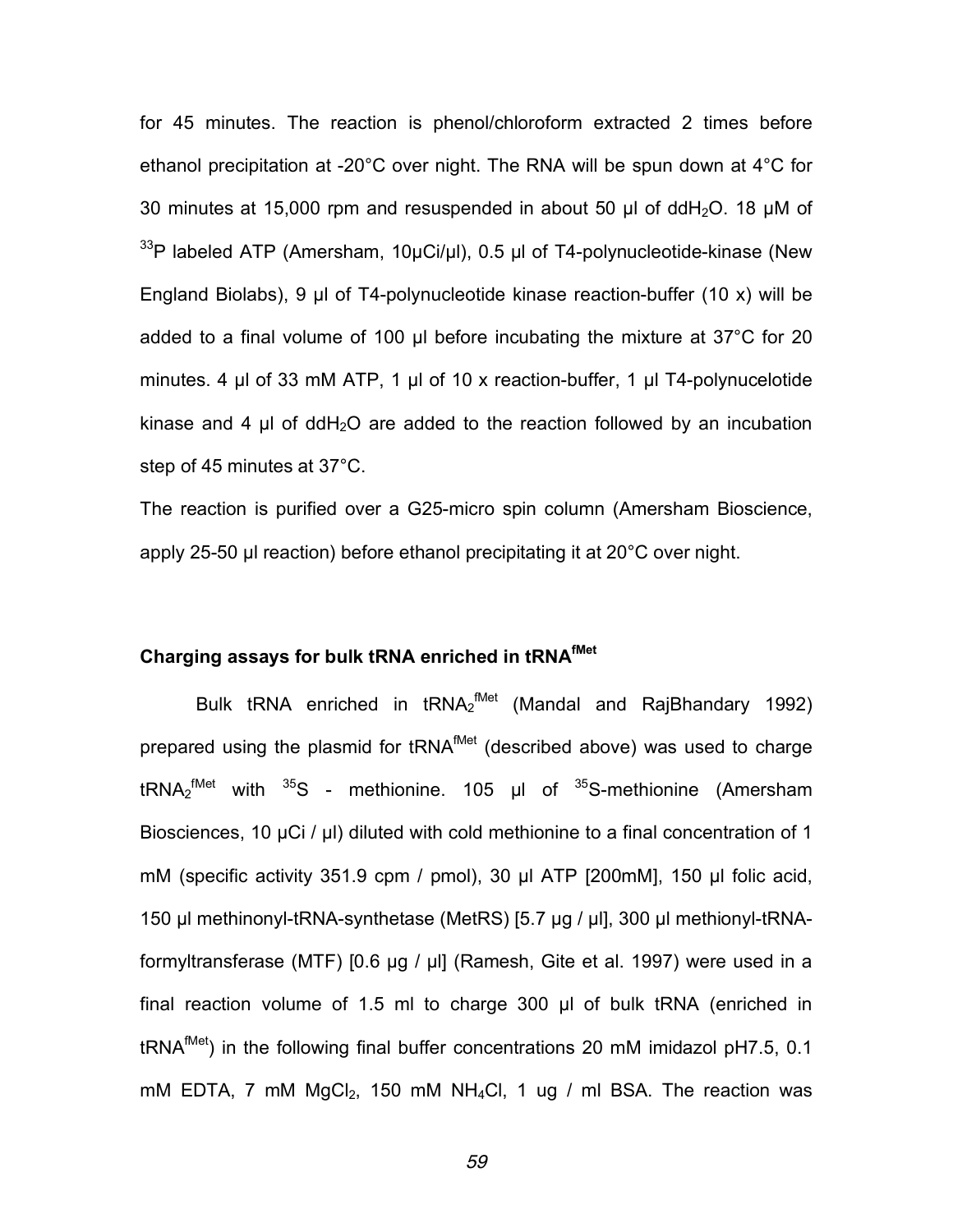incubated at 37°C for 1 hour before phenol/chloroform extracting and ethanol precipitating it adding 1/10 volume 3 M NaOAc – pH 5.4. The tRNA pellet was resuspended in 600  $\mu$  5 mM NaOAc – pH 5.4 and the tRNA concentration determined by measuring  $OD_{260}$  (1  $OD_{260}$  = 40 µg / ml tRNA). To make sure that the tRNA was charged a sample was loaded on the HPLC (Shimadzu SCl-1CA). Samples were loaded onto a HPLC column packed with reverse phase matrix C4-Butyl (Vydac, 300Å, 4.6 mm ID x 25 mm) equilibrated with Buffer I (1 M NaCl, 20 mM NH<sub>4</sub>Cl, 10 mM MgCl<sub>2</sub>). A gradient of Buffer I and 5-55% Buffer II (Buffer I + 30% MeOH) was run at a speed of 1 ml / min for 35 minutes. Charging of the tRNA resulted in a shift about 5 minutes later in the gradient compared to the uncharged tRNA.

#### **Crystallization of 70S ribosomes / ProteinY**

Crystals of 70S ribosomes were grown using the vapor diffusion technique at 4°C. 4-6 mM 70S ribosomes were mixed on a silanized cover slip with the well solution in a ratio 1:1 or 1: 1.5. The well solution contained 22 – 23% 2-methyl-2, 4 pentanediol (MPD), 80 mM 2-Morpholinoethanesulfonic acid (MES) – KOH –  $pH$  6.0, 20 mM Tris-HCl –  $pH$  7.5, 25-28 mM MgCl<sub>2</sub>, 290-330 mM NH<sub>4</sub>Cl, 0.98mM Spermine, 0.5 mM Spermidine. Crystal trays were set up at room temperature and stored in a Styrofoam box at room temperature for 24 hours before transferring them to 4°C. Crystals started to appear after about 2 weeks and were grown to a suitable size  $($  1 $\mu$ m) before mounting. The crystals were stabilized before cryo – cooling them in liquid nitrogen in 13.3 mM Tris-HCl - pH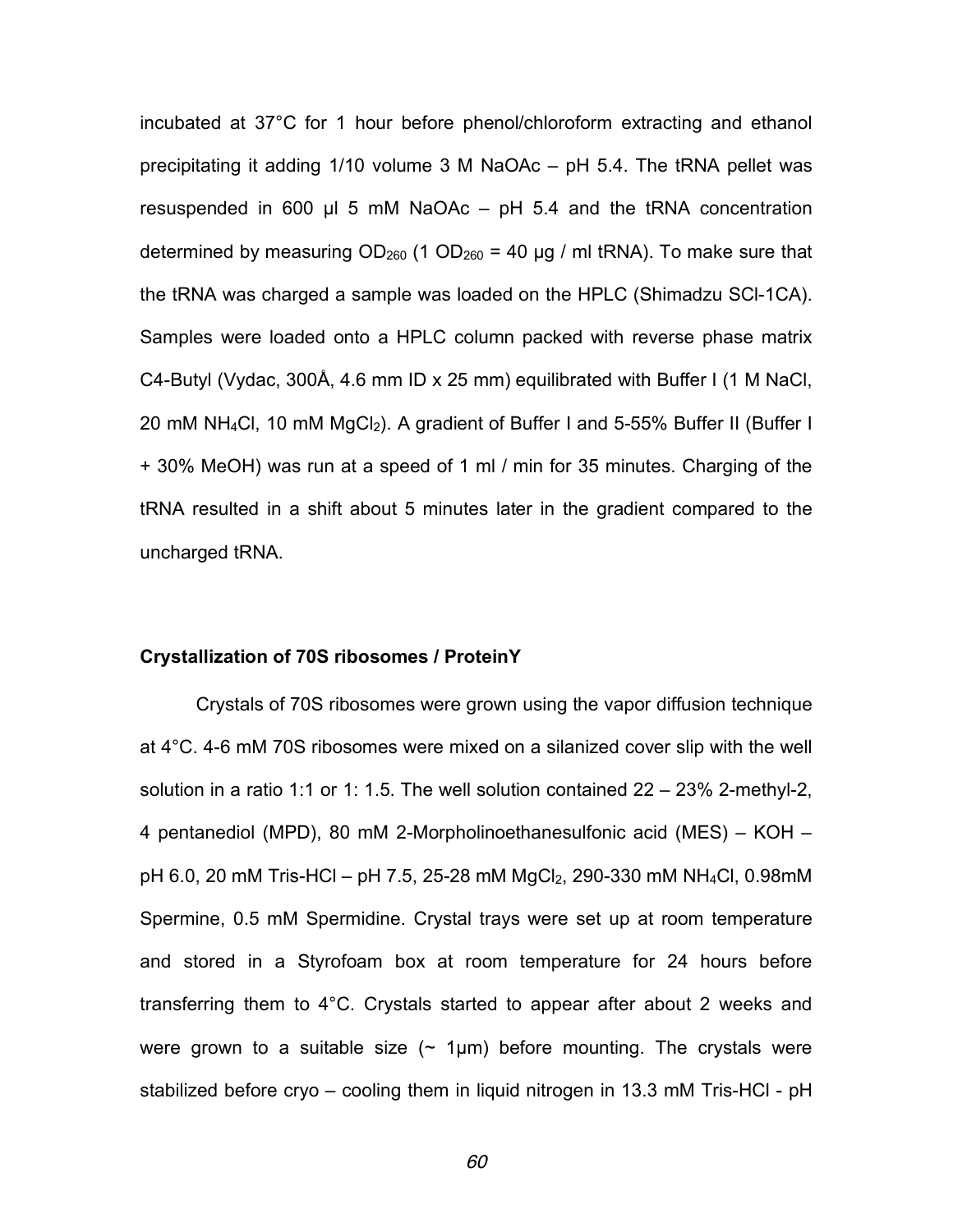7.5, 106.7 mM MES – KOH – pH 6,

34.5 mM MgCl<sub>2</sub>, 175 mM NH<sub>4</sub>Cl, 5 % Sucrose, 22.5 % MPD containing 23.2  $\mu$ M his-tagged ProteinY (stored at 4°C in the following storage buffer: 20mM Tris-HCl pH 7.5, 60 mM NH<sub>4</sub>Cl, 6 mM MgCl<sub>2</sub>, 5 mM 2-Mercaptoethanol, 0.1 mM EDTA) over night. Diffraction data was measured at beamlines 8.3.1 and 8.2.2 at the Advanced Light Source.

Antón Vila-Sanjurjo solved the structure of the unit cell containing five 50S molecules per asymmetric unit in the following way:

Since the unit cell of the new crystal form is related to the previous unit cell by a five-fold increase in the length of the c axis, the structure was solved by molecular replacement in which five ribosomes from the small unit cell crystal packing (Vila-Sanjurjo, Ridgeway et al. 2003) were used as the search model. The initial molecular replacement model was then refined against structure factor amplitudes measured from crystals of the apo-ribosome using rigid body refinement in CNS (Brünger, Adams et al. 1998). An Fobs-Fobs difference electron density map, calculated using observed structure factor amplitudes and structure factor phases from the molecular replacement model (**Table 1**), was improved by performing real space averaging with RAVE (Jones, Zou et al. 1991). A truncated model of PY (PDB accession code 14LS (Ye, Serganov et al. 2002)) lacking the flexible C terminal tail was docked into the averaged density both manually and with ESSENS (Kleywegt and Read 1997) with an almost identical outcome. Transfer RNAs and mRNA from the 5.5 Å structure of the 70S ribosome from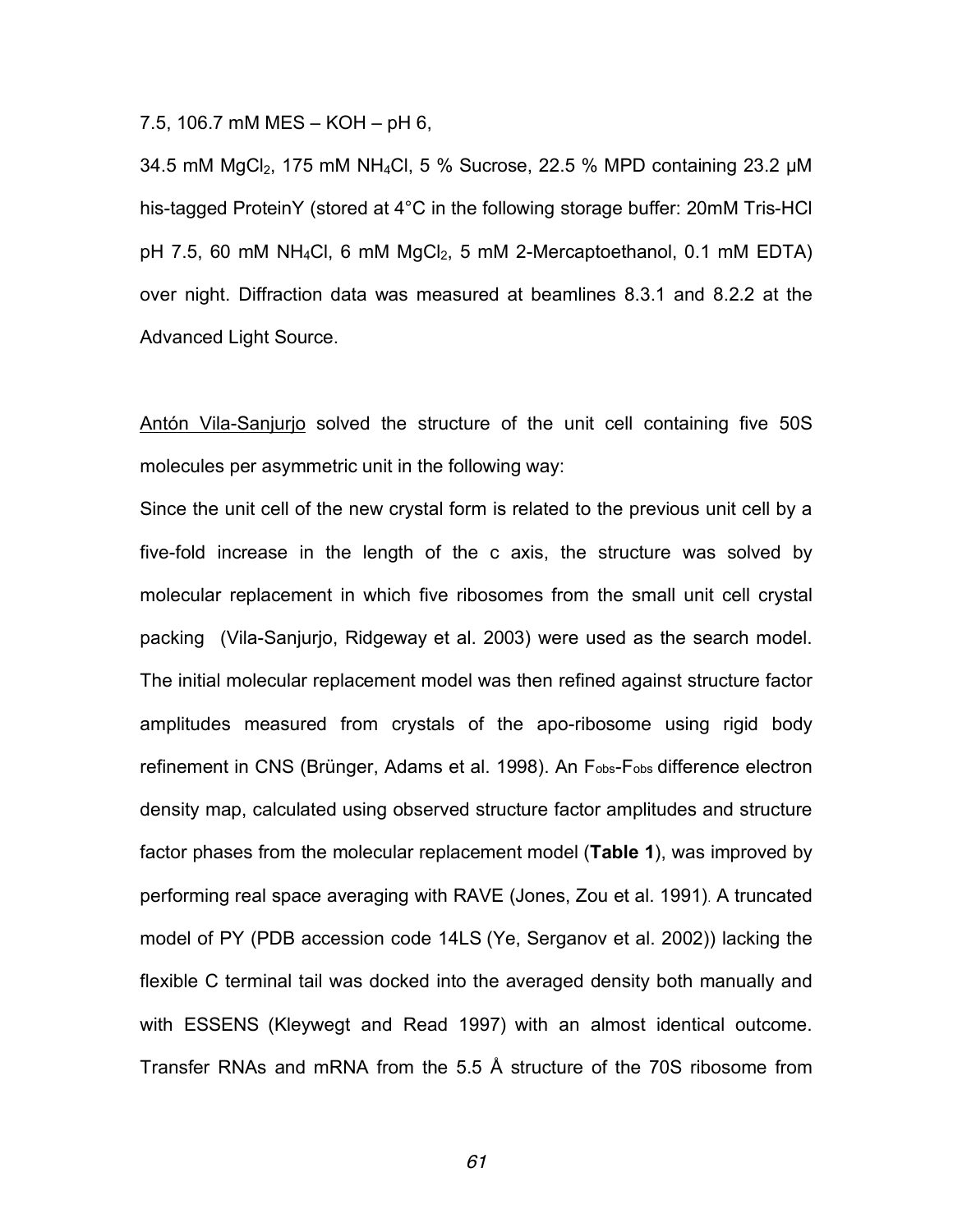*Thermus thermophilus* (accession code 1GIX (Yusupov, Yusupova et al. 2001)), and IF1 complexed with the 30S subunit (accession code 1HR0 (Carter, Clemons et al. 2001)), were superimposed with the 70S ribosome-PY complex structural model using O (Jones, Zou et al. 1991). Figures were created with PYMOL/NUCCYL (Delano 2002) and RNAVIEW (Yang, Jossinet et al. 2003).

#### **Chemical probing (exclusively performed by Antón Vila-Sanjurjo)**

1 µM 70S ribosomes were incubated with 4 µM PY or the same volume of PY storage buffer (20 mM Tris-HCl, pH =7.5, 6 mM MgCl2, 60 mM, NH4Cl, 4 mM 2-Mercaptoethanol, 0.5 mM EDTA) for 15 minutes at 37°C, followed by a second incubation in the absence (lanes 1-3) or presence (lanes 4 and 5) of 30 µg/mL poly-U mRNA and 7  $\mu$ M tRNA<sup>Phe</sup> in 100  $\mu$ l of probing buffer (25 mM MgCl<sub>2</sub>, 125 mM NH4Cl, 80 mM Hepes – KOH pH 7.2) for 15 minutes at 37°C. Chemical probing and gel electrophoresis were performed as described (Vila-Sanjurjo, Ridgeway et al. 2003).

#### **Filter binding for P-site inhibition experiments**

Reactions with mRNA containing a Shine-Dalgarno sequence (5'-GUUAACUUUAGU-AGGAGGUAUCAUAUGUUCAAAAAAAAA-3') were carried out in buffer A (50 mM Tris-HCl, pH 7.5, 70 mM NH4Cl, 30 mM KCl, 7 mM MgCl<sub>2</sub>, and 1 mM DTT). 1 µM of 70S ribosomes were first incubated with or without 3  $\mu$ M of PY for 15 minutes. 3  $\mu$ M of tRNA<sup>fMet</sup> (Subriden) and mRNA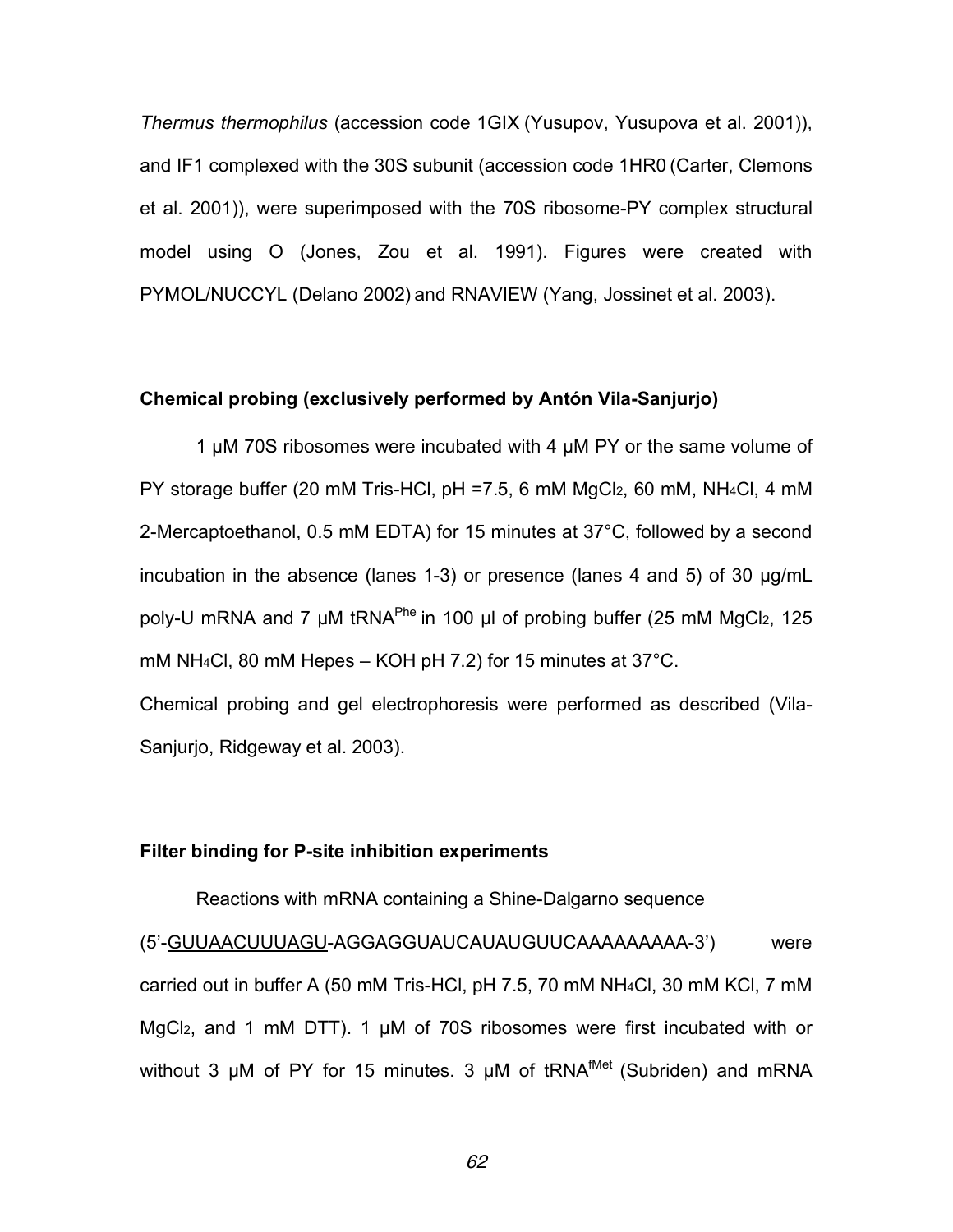containing the Shine-Dalgarno sequence in the ribosome binding site were added to a final reaction volume of 40 µl and incubated for an additional 15 minutes. After quenching with 110 µl of reaction-buffer, reactions were applied to nitrocellulose filters (Millipore 0.45 µM HA) and washed twice with 1 ml of reaction-buffer. Reactions were carried out at either 16°C or 37°C. Reactions with leaderless mRNA (5'-pAUGUUC-AAACGUAAUAAU-3') were performed in buffer containing 20 mM Tris-HCl pH 7.5, 60 mM NH4Cl, 24 mM MgCl2, and 5 mM 2-mercaptoethanol. 1.9 µM 70S ribosomes were incubated with or without 5.7 µM PY at 37°C for 15 minutes. The resulting mixtures were then diluted to a final ribosome concentration of 0.25 µM in 10 µl reactions containing 1.5 µM  $^{33}$ Plabeled leaderless mRNA and 1.5 µM deacylated tRNA<sup>fMet</sup> (Subriden) in the same buffer and incubated for a further 15 minutes. Reactions were quenched with 300 µl of reaction-buffer, applied to nitrocellulose filters as above, and washed twice with 1 ml of reaction-buffer.

#### **Filter binding for initiation assays**

Bulk tRNA enriched in tRNA<sup>fMet</sup> (15% of the total tRNA) was used to label the initiator tRNA with <sup>35</sup>S-Methionine as described above and in (Jelenc and Kurland 1979). For the reactions carried out in the presence of polyamines polymix buffer (5 mM K-phosphate, pH=7.3, 5 mM Mg(CH3COO)2, 5 mM NH4Cl, 95 mM KCl, 0.5 mM CaCl2, 8 mM putrescine, 1 mM spermidine, and 1 mM DTT (dithioerythritol) (Jelenc and Kurland 1979)) was used. In the absence of polyamines a buffer system introduced by Wintermeyer and collegues was used